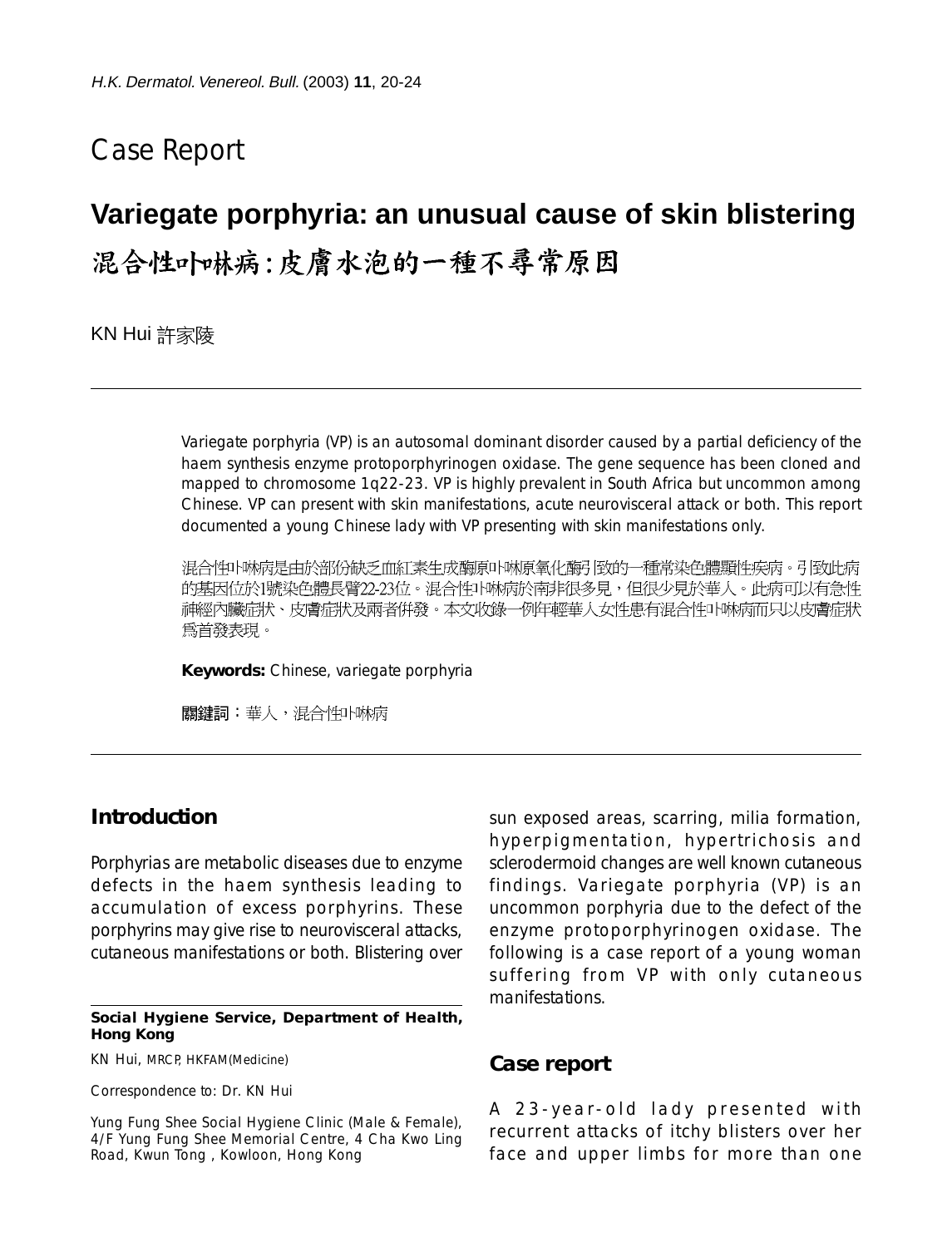year which were unrelated to sun exposure. These blisters healed spontaneously with scarring. She had no history of abdominal pain, convulsion or paralysis. Her past health was unremarkable. There was no drug history before the onset of her skin lesions. Family history was unremarkable.

On examination, multiple erythematous maculopapular lesions were noted to distribute symmetrically over her face and upper limbs. Some of them were topped with excoriation or crust, and some had healed with circular atrophic scars (Figures 1 & 2). There was no intact blister, hyperpigmentation or hypertrichosis.



**Figure 1.** Erythematous maculopapular lesions were noted over her face; some healed with circular atrophic scar.



**Figure 2.** Erythematous maculopapular lesions were found over dorsa of both hands. Some of them were topped with excoriation or crust.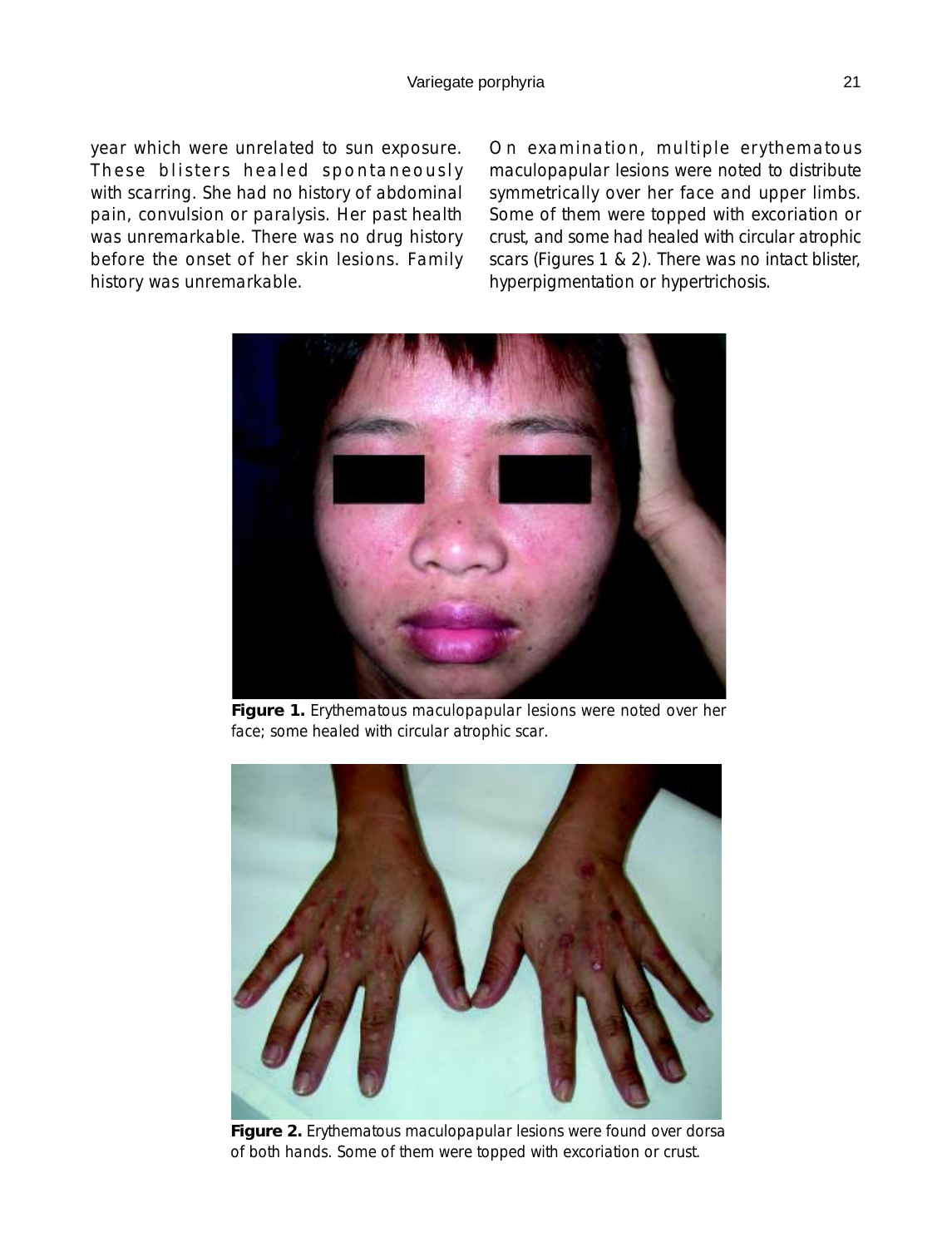The differential diagnoses included cutaneous porphyria, cutaneous lupus, drug-induced photosensitivity, epidermolysis bullosa acquisita and actinic prurigo.

Investigations including complete blood picture, liver and renal function tests, and ferritin level were normal. Anti-nuclear antibody, anti-extractable nuclear antibody, anti-skin antibody and antihepatitis C virus antibody were negative. Antihepatitis B antibody was positive. Skin biopsy showed a small subepidermal bulla containing a few mixed inflammatory cells. There was also sparse superficial perivascular lymphocytic infiltrate around thickened capillaries which contained Periodic Acid Schiff Diastase (PASD) positive substances. Immunofluorescence study showed trace superficial vascular staining of IgM and C3. This was consistent with porphyria. Urine examination showed excess porphyrins. Fractionation of porphyrins by reverse-phase high performance liquid chromatography (HPLC) detected isolated elevation of coproporphyrin in the paired urine samples. In the stool sample, excess protoporphyrin and coproporphyrin were detected. Another remarkable band tentatively identified as tricarboxylic porphyrin was also present. Similar pattern was detected in repeated paired urine and stool samples. This consistent, abnormal pattern was almost diagnostic of variegate porphyria although cellular enzymology was necessary to confirm the diagnosis. Porphyrin study of the index patient's mother was normal. Regarding our patient's father, urine examination did not show excess porphyrins. Reverse-phase HPLC of his stool detected abnormally high proportion of coproporphyrin isomer III with a marginally elevated total coproporphyrin excretion. This suggested that her father might also be affected.

As cellular enzymology was not available in Hong Kong, the whole family (the index patient, together with her parents and two younger siblings) underwent DNA mutation analysis. A novel splicing mutation of the protoporphyrinogen

oxidase (PPOX) gene (IVS10+1G→A) was detected by denaturing high performance liquid chromatography (DHPLC) in the index patient and her father. Other family members were not affected.1 The mutation affected the invariant donor splice site of intron 10 (substitution from guanine to adenine) with resultant intron 10 retention and premature termination of protein translation.

Based on mutational analysis, VP was diagnosed in the index patient and her father. Clinically, the index patient suffered from quiescent VP while her father suffered from silent VP. The index patient was advised to avoid sun exposure and use sunscreen containing titanium dioxide. Both of them were advised to avoid the list of drugs that may precipitate acute neurovisceral attack.

### **Discussion**

VP is an autosomal dominant disorder caused by a partial deficiency of the haem synthesis enzyme PPOX. The gene sequence has been cloned and mapped to chromosome 1q22-23.2,3 The disease is highly prevalent in South Africa and a number of different mutations including missense, frameshift, splice site and nonsense have been identified.<sup>4,5</sup>

Clinically, porphyrias can be divided into acute or non-acute depending on whether or not there is any acute neurovisceral attack (Table 1). The precipitation of an acute attack, in turn, depends on the accumulation of early haem precursors, that is, aminolaevulinic acid (ALA) and porphobilinogen (PBG). The accumulation of porphyrins in skin results in skin manifestations.<sup>6</sup> In VP, the skin manifestations can be explained by the accumulation of the oxidized products of protoporphyrinogen (PP) and coproporphyrinogen (CP). It is postulated that the accumulation of PP causes the inhibition of PBG deaminase, with resultant ALA and PBG elevation and subsequent acute attack.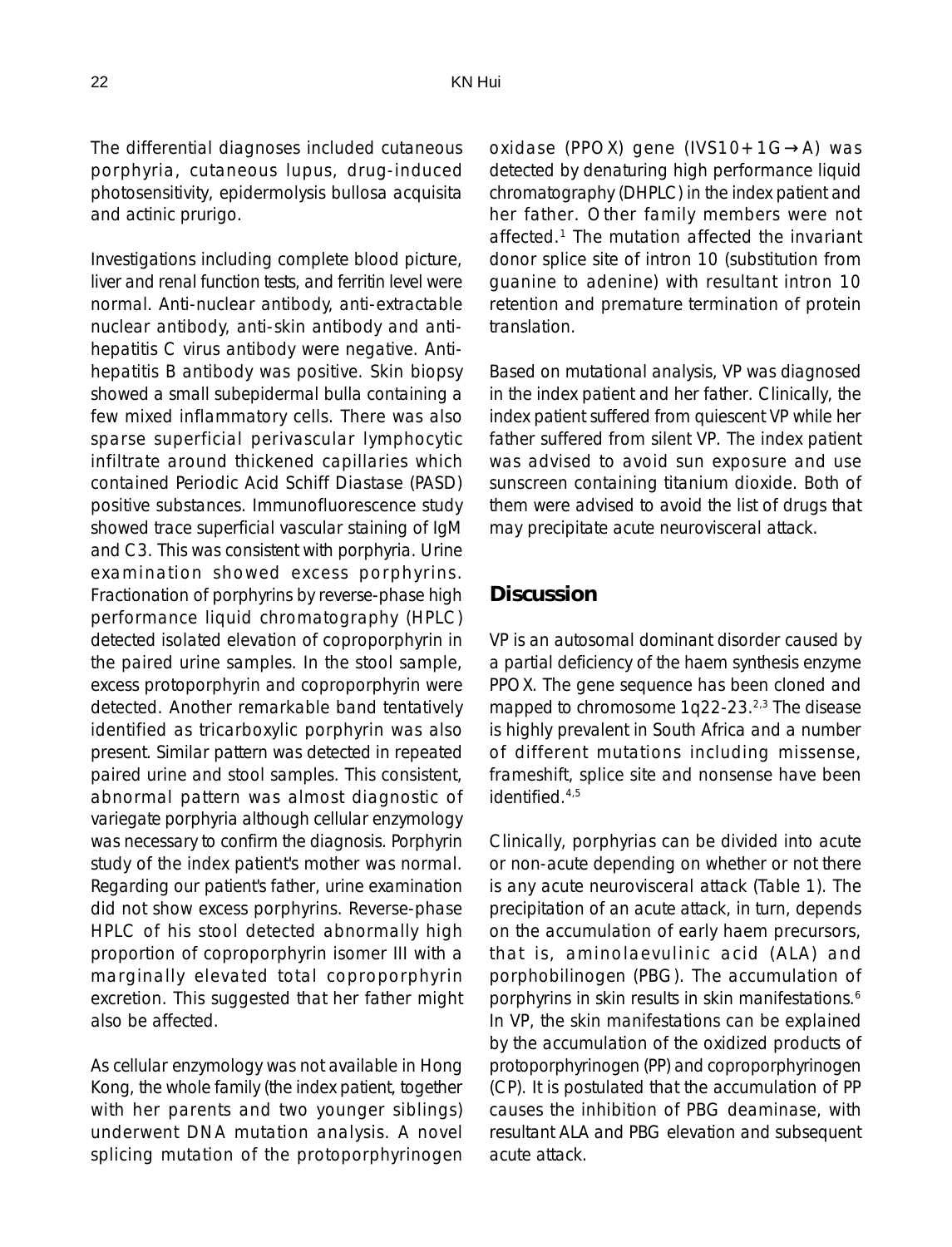The diagnosis of VP depends on the demonstration of abnormal porphyrin excretion in urine and stool, and the differentiation of the abnormal profile from other porphyrias. In stool, protoporphyrin and coproporphyrin are classically elevated; in urine, coproporphyrin is more elevated than uroporphyrin (the reverse situation in PCT). In acute attack, ALA and PBG are also elevated in urine. However, this sort of biochemical analysis has imperfect sensitivity and specificity.<sup>6</sup> Asymptomatic patient may not have detectable porphyrin excretion abnormality. Fluorescence emission spectroscopy of plasma using light at 405 nm has been reported to have 100% specificity and 86% sensitivity for the detection of asymptomatic VP.<sup>7</sup> PPOX is not present in erythrocytes. Its activity level in lymphocytes is also low. Enzyme assay is also difficult to perform. All these factors make enzyme assay not suitable for routine laboratory diagnosis of VP.<sup>6</sup> As the whole PPOX gene has been characterized, DNA-based diagnosis, with the help of DHPLC, is possible, as illustrated in the present family.

VP presents with skin manifestations and acute neurovisceral attack. The skin manifestations are similar to those of PCT while acute neurovisceral attack is similar to that of AIP (Table 2). These have been summarized elsewhere.<sup>8</sup> Clinically, VP

**Table 1.** Classification of porphyria.

| Acute porphyria                           | Enzyme defect                     |
|-------------------------------------------|-----------------------------------|
| ALA dehyratase deficient porphyria        | Aminolaevulinic acid dehydratase  |
| Acute intermittent porphyria (AIP)        | Porphobilinogen deaminase         |
| Hereditary coproporphyria (HC)            | Coproporphyrinogen oxidase        |
| Variegate porphyria (VP)                  | Protoporphyrinogen oxidase (PPOX) |
| Non-acute porphyria                       |                                   |
| Congenital erythropoietic porphyria (CEP) | Uroporphyrinogen III synthase     |
| Porphyria cutanea tarda (PCT)             | Uroporphyrinogen decarboxylase    |
| Erythropoietic protoporphyria (EPP)       | Ferrochelatase                    |

|  |  | Table 2. Clinical manifestations of variegate porphyria. |  |  |
|--|--|----------------------------------------------------------|--|--|
|--|--|----------------------------------------------------------|--|--|

| Cutaneous                    | Neurological     |
|------------------------------|------------------|
| Skin fragility               | Neuropathy       |
| Blistering                   | Paralysis        |
| Ulcer                        | Convulsion       |
| Scarring / scarring alopecia | Psychosis        |
| Milia                        | Coma             |
| Hypertriochosis              |                  |
| Hyper / hypo-pigmentation    |                  |
| Scleroderma                  |                  |
| Cardiovascular               | Gastrointestinal |
| Tachycardia                  | Vomiting         |
| Hypertension                 | Abdominal pain   |
|                              | Constipation     |
|                              | Diarrhoea        |